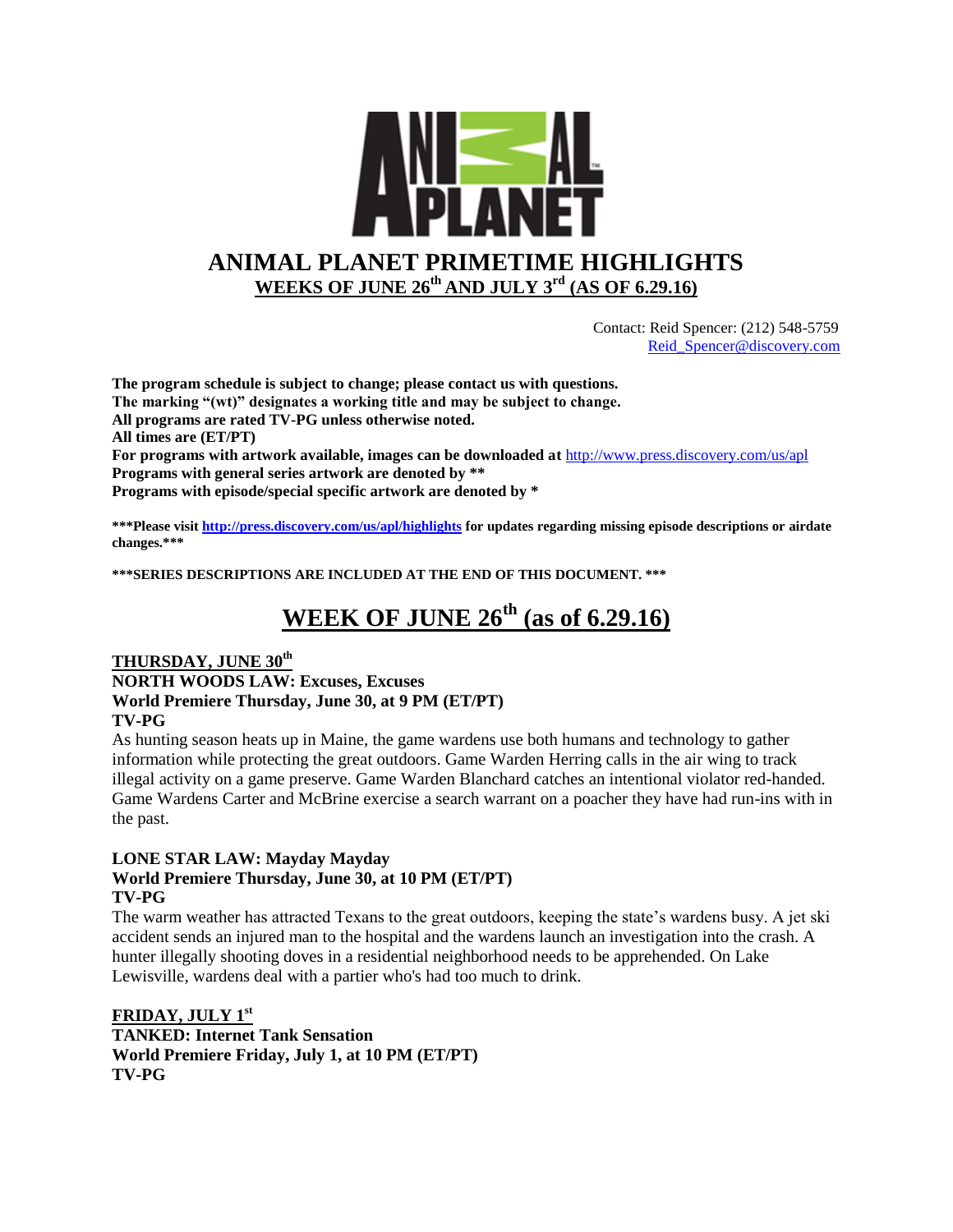YouTube superstar Roman Atwood is getting Tanked! With over 9 million subscribers, Roman is known for the over-the-top pranks he plays on his family and the unsuspecting public. As a fish and aquarium lover, Roman has commissioned ATM to build him a custom aquarium with his company name, Smile More, included. When a prank in the shop causes chaos and slows down production, ATM struggles to complete the tank. Will ATM deliver Roman's dream tank or will they turn his smile upside down?

#### **SATURDAY, JULY 2nd DR. JEFF: ROCKY MOUNTAIN VET: Turning Point World Premiere Saturday, July 2, at 9 PM (ET/PT) TV-PG**

Dr. Jeff and his team battle to save a puppy suffering from broken ribs and internal bleeding. Dr. Baier attempts a surgery that is new to him to treat a family's beloved rat. Then, when a young dog is hit by a car, Dr. Nichols and Dr. Don team up to fix her badly broken leg. Finally, Dr. Jeff is faced with the challenge of his life when he learns that he has a serious medical issue of his own.

#### **THE VET LIFE: Raining Cats, Dogs, and Tigers World Premiere Saturday, July 2, at 10 PM (ET/PT) TV-PG**

Flooding has sent Houston into a state of emergency. While the clinic takes in displaced animals, Dr. Blue treats a puppy that has contracted a deadly disease from standing water. Dr. Lavigne and Dr. Ross examine a tiger found wandering in a neighborhood.

# **WEEK OF JULY 3rd (as of 6.29.16)**

## **THURSDAY, JULY 7th**

#### **NORTH WOODS LAW: The Big Bad Woods World Premiere Thursday, July 7, at 9 PM (ET/PT) TV-PG**

Anything can happen in Maine's 17 million acres of rugged wilderness. Angry hunters get loud and confrontational with Warden Lounder over their deer hunting practices. Warden MacCabe enlists a 90 year-old local to help catch an illegal hunter. A missing hunter with a disability sets off a full-scale search in Alton, ME.

#### **LONE STAR LAW: Gator Bait**

#### **World Premiere Thursday, July 7, at 10 PM (ET/PT) TV-PG**

In Chambers County, nicknamed "Alligator Capital of Texas," Texas Game Wardens search for an gator that bit a man and his 13-year-old son. In West Texas, an abandoned car leads the wardens to believe a teenage girl may be missing. A man is suspected of hunting on his neighbor's property without permission.

#### **FRIDAY, JULY 8th**

#### **TREEHOUSE MASTERS: Bon-Appé-Treehouse World Premiere Friday, July 8, at 10 PM (ET/PT) TV-PG**

Pete and his brigade de cuisine cook up a **TREEHOUSE MASTERS** first: a dining room treehouse for a French restaurant. Surrounded by fields of red poppies and nestled in a giant live oak tree, the soaring dining room will make guests feel like they're eating in the Provence countryside.

### **SATURDAY, JULY 9th**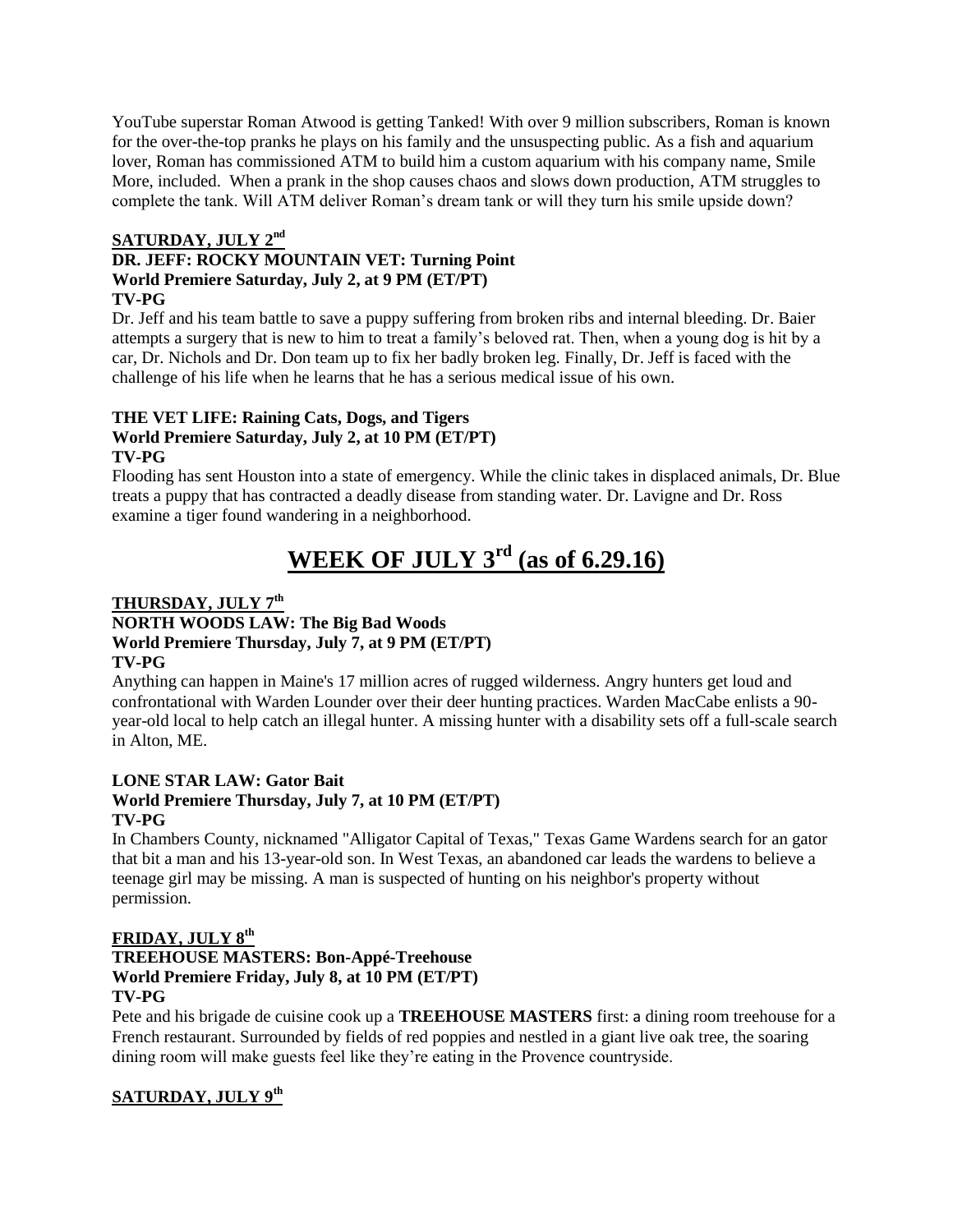#### **DR. JEFF: ROCKY MOUNTAIN VET: New World World Premiere Saturday, July 9, at 9 PM (ET/PT) TV-PG**

After 25 years in the tiny clinic, Dr. Jeff and his team are moving to a brand new clinic with twice the space. Dr. Don struggles to fix the crushed foot of a family's cherished cat. Dr. Baier and Dr. Nichols share their skills to help a rescued duck with a broken leg. And, when Dr. Jeff repairs a dog's knee, he makes a special connection with her owner.

#### **THE VET LIFE: Episode Title TBD World Premiere Saturday, July 9, at 10 PM (ET/PT) TV-PG**

Please reach out to [Karin\\_Failla@discovery.com](mailto:Karin_Failla@discovery.com) for updated information

## **SERIES DESCRIPTIONS**

*\*Below you will find the series descriptions of the shows airing the weeks of June 26th and July 3rd\**

### *NORTH WOODS LAW*

### *Series Airs Thursdays at 9 PM (ET/PT)*

Follow the true adventures of the elite Maine Warden Service, one of the nation's original guardians of the great outdoors. The service's beat begins where the pavement ends, saving lives, fighting crime and preserving Maine's wildlife across the state's sprawling 18 million acres of rugged woods.

Press Site: <https://press.discovery.com/us/apl/programs/northwoods-law/>

### *LONE STAR LAW*

### *Series Airs Thursdays at 10 PM (ET/PT)*

Everything's bigger in Texas, including the jobs of the Texas Game Wardens, who protect the Lone Star State's natural resources and police its 27 million citizens. The men and women of this elite force patrol more than a quarter-million square miles filled with deserts, lakes, piney woods, bayous, plains and coast. While protecting and serving citizens and their surroundings, the Texas Game Wardens are suspect to encounter all the dangers that the state has to offer, and at a moment's notice must rush to rescue flash flood victims, investigate large-scale deer poaching, serve an arrest warrant for drugs, rescue injured wild animals, catch smugglers in the Gulf of Mexico and everything else imaginable in the great state of Texas.

Press Site: <https://press.discovery.com/us/apl/programs/lone-star-law/>

### *TANKED*

### *Series Airs Fridays at 10 PM (ET/PT)*

In **TANKED**, Las Vegas-based Acrylic Tank Manufacturing (ATM), one of the country's most successful builders of aquariums, and co-owners Wayde King and Brett Raymer, two of Sin City's most imaginative businessmen are tasked with building enormous and awe-inspiring tanks and aquariums for top celebrities, luxury hotels and casinos, Fortune 500 businesses, private homes and homeowners across the country. ATM takes on more than 200 projects every year with tanks ranging from 50 to five million gallons in size that feature the most exotic, unusual, colorful and dangerous fish in the world. Press Site:<https://press.discovery.com/us/apl/programs/tanked-season-6/>